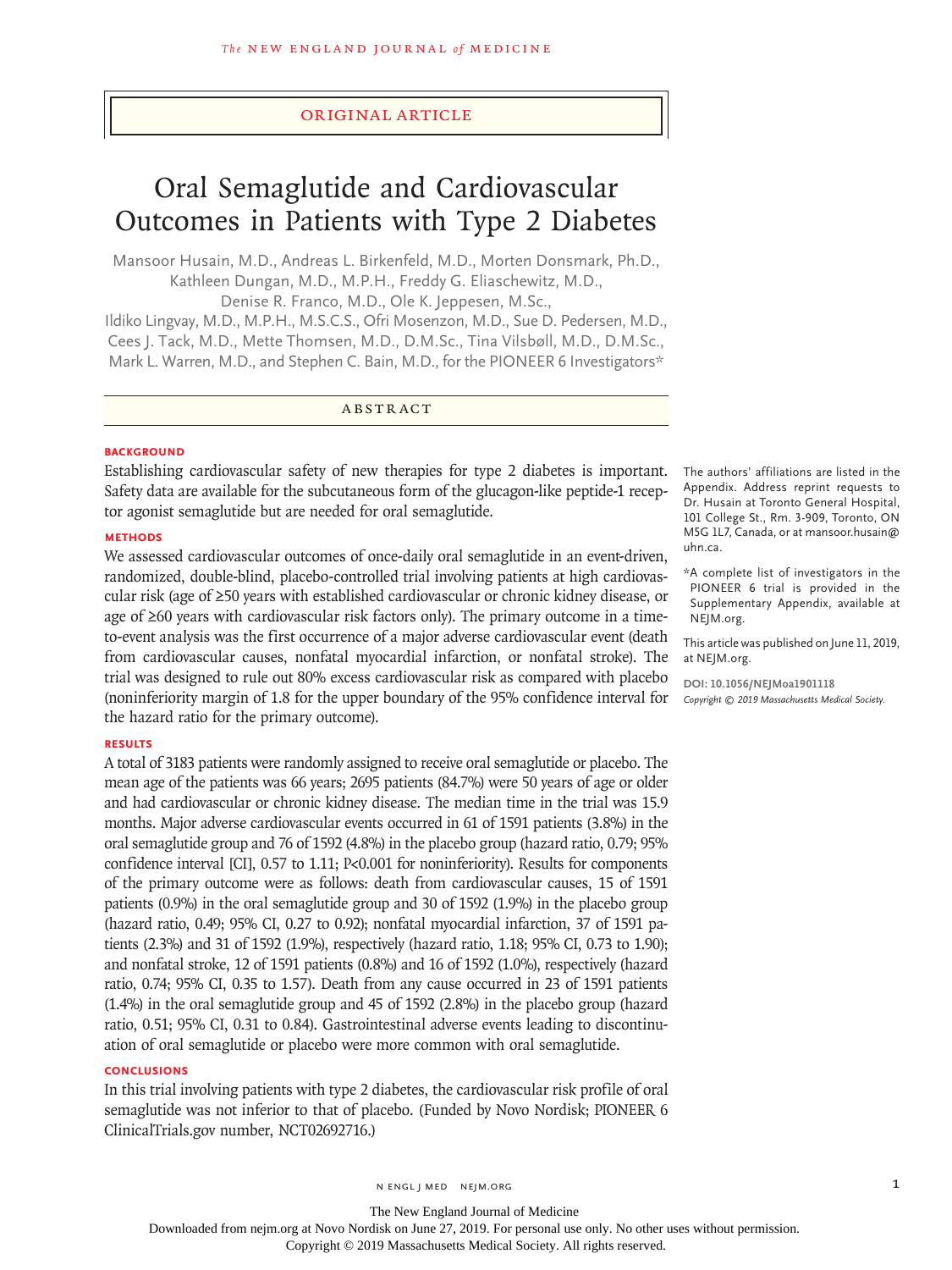**CARDIOVASCULAR DISEASE IS THE PRI-**<br>mary cause of death in patients with type 2<br>diabetes,<sup>1</sup> and the ruling out of an excess<br>cardiovascular risk is a regulatory requirement mary cause of death in patients with type 2  $diabetes$ ,<sup>1</sup> and the ruling out of an excess cardiovascular risk is a regulatory requirement for new glucose-lowering therapies.<sup>2,3</sup> Glucagonlike peptide-1 (GLP-1) receptor agonists are wellestablished glucose-lowering medications for the treatment of type 2 diabetes and are associated with reductions in body weight and a low risk of hypoglycemia.4-11 These agents have shown cardiovascular safety (lixisenatide<sup>12</sup> and exenatide<sup>13</sup>) and, in several cases, benefit (liraglutide,<sup>14</sup> albiglutide, $15$  semaglutide, $16$  and, most recently, dulaglutide $17$ ). For example, in the Trial to Evaluate Cardiovascular and Other Long-term Outcomes with Semaglutide in Subjects with Type 2 Diabetes (SUSTAIN-6), patients who received a onceweekly subcutaneous injection of semaglutide had a 26% lower risk of the primary cardiovascular outcome than those who received placebo.<sup>16</sup> Recent diabetes and cardiology treatment guidelines recommend GLP-1 receptor agonists as a second-line treatment option for adults with type 2 diabetes.<sup>18,19</sup>

All currently approved GLP-1 receptor agonists are administered subcutaneously. Oral semaglutide has been developed as a once-daily tablet, which may allay concerns about injections among some patients and clinicians<sup>20</sup> and result in earlier initiation of GLP-1 receptor agonist therapy. As compared with once-weekly subcutaneous semaglutide, oral semaglutide has a different absorption profile.<sup>21,22</sup> However, once the drug is absorbed, the pharmacokinetic properties and effects of semaglutide are similar, regardless of the route of administration.<sup>21,22</sup> The present randomized, placebo-controlled, phase 3a trial, Peptide Innovation for Early Diabetes Treatment (PIONEER) 6, is a preapproval cardiovascular outcomes trial specifically designed to rule out an excess in cardiovascular risk with oral semaglutide among patients with type 2 diabetes.

# Methods

# **Trial Design and Oversight**

Detailed methods for this trial, which was conducted at 214 sites in 21 countries, have been published previously, $23$  and the protocol is available with the full text of this article at NEJM.org. The sponsor (Novo Nordisk) designed the trial and was responsible for the trial conduct, data collection, and data analysis. An independent data monitoring committee evaluated unblinded trial data.

All the authors had full access to the data, participated in drafting or critical revision of the manuscript, made the decision to submit the manuscript for publication, and vouch for the accuracy and completeness of the data and for the adherence of the trial to the protocol. The manuscript was drafted with support from a medical writer (funded by the sponsor), under the direction of the authors.

# **Patients**

Patients were eligible to participate if they were 50 years of age or older and had established cardiovascular disease or chronic kidney disease, or if they were 60 years of age or older and had cardiovascular risk factors only. Key exclusion criteria were treatment with any GLP-1 receptor agonist, dipeptidyl peptidase 4 inhibitor, or pramlintide within 90 days before screening; New York Heart Association class 4 heart failure; planned coronary-artery, carotid-artery, or peripheral-artery revascularization; myocardial infarction, stroke, or hospitalization for unstable angina or transient ischemic attack within 60 days before screening; long-term or intermittent hemodialysis or peritoneal dialysis, or severe renal impairment (estimated glomerular filtration rate [GFR], <30 ml per minute per 1.73  $m<sup>2</sup>$  of bodysurface area); and proliferative retinopathy or maculopathy resulting in active treatment. The full eligibility criteria are provided in the Supplementary Appendix, available at NEJM.org.

### **Procedures**

Patients were randomly assigned (in a 1:1 ratio) to receive once-daily oral semaglutide (target dose, 14 mg) or placebo (Fig. S1 in the Supplementary Appendix), both in addition to standardof-care treatment, in a double-blind fashion. Randomization was stratified according to evidence of established cardiovascular disease or chronic kidney disease or the presence of cardiovascular risk factors only.

Patients were instructed to take oral semaglutide or placebo in the morning, with up to 120 ml of water, in a fasting state, and at least 30 minutes before eating, drinking, or taking any other oral medication. A dose-escalation schedule was used to decrease gastrointestinal side effects.<sup>23</sup>

Downloaded from nejm.org at Novo Nordisk on June 27, 2019. For personal use only. No other uses without permission.

Copyright © 2019 Massachusetts Medical Society. All rights reserved.

The New England Journal of Medicine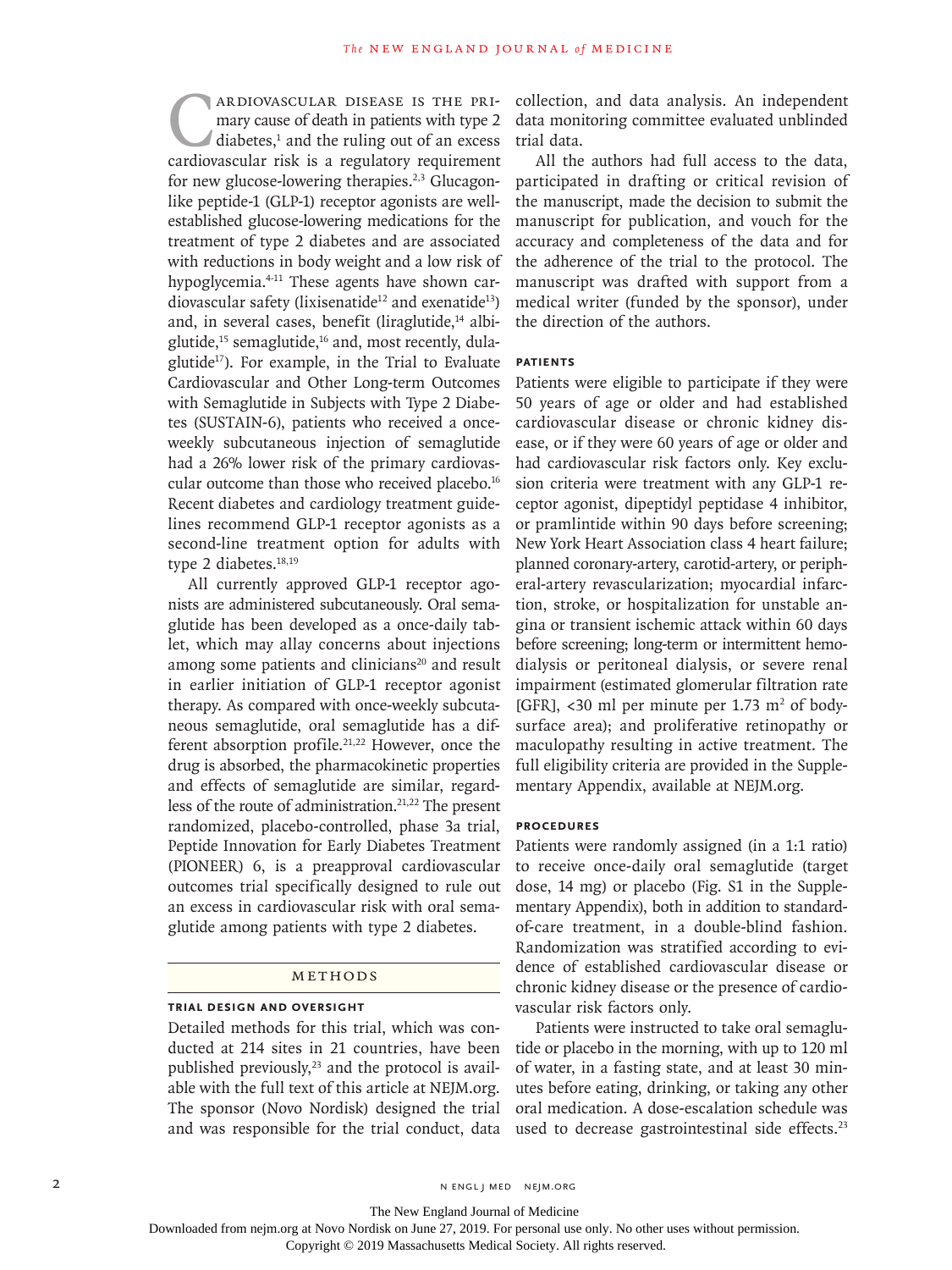Once the desired dose was reached, patients remained at the maximum 14-mg daily dose unless a reduction was warranted owing to problems with side effects. In such cases, investigators were encouraged to consider reescalating the dose once the symptoms had resolved or diminished. Investigators were encouraged to maintain and intensify patients' existing glucose-lowering and cardiovascular medication, in accordance with local and international guidelines, in addition to semaglutide or placebo.

Follow-up appointments occurred every 6 to 7 weeks in person or by telephone. A full schedule of assessments is provided in the Supplementary Appendix.

# **Outcomes**

The primary outcome was the time from randomization to the first occurrence of a major adverse cardiovascular event, a composite of death from cardiovascular causes (including undetermined causes of death), nonfatal myocardial infarction, or nonfatal stroke. Secondary cardiovascular outcomes included the time from randomization to the first occurrence of the following: an expanded composite outcome consisting of the primary outcome plus unstable angina resulting in hospitalization or heart failure resulting in hospitalization; a composite of death from any cause, nonfatal myocardial infarction, or nonfatal stroke; and the individual components of these composite outcomes. Additional efficacy outcomes included the change from baseline to the end of the treatment period in the glycated hemoglobin level, body weight, and lipid levels.

A select set of safety outcomes was investigated, encompassing adverse events leading to discontinuation of semaglutide or placebo, serious adverse events, and adverse events of special interest (including diabetic retinopathy assessed by scheduled eye examinations, and severe hypoglycemic episodes). Cardiovascular and other selected events were adjudicated by an independent, external event-adjudication committee whose members were unaware of the trial-group assignments.

# **Statistical Analysis**

The statistical methods have been reported previously,23 and further information is provided in the Supplementary Appendix and below. Our trial was an event-driven trial designed to rule out an 80% excess in cardiovascular risk with oral semaglutide by assessment of noninferiority to placebo for the primary outcome (noninferiority margin of 1.8 for the upper boundary of the 95% confidence interval for the hazard ratio). The trial continued until accrual of at least 122 events, with no predefined minimum duration.

All analyses involved the full analysis set, which included all randomly assigned patients. The primary outcome encompassed events occurring between randomization and the final follow-up visit (aligned at 5 weeks after the last trial-wide assigned dose, except for patients who withdrew from the trial).

A stratified Cox proportional-hazards model was used for the primary outcome analysis, with trial group as a fixed factor. Conditional to confirmation of noninferiority, superiority testing was performed on the primary outcome. Analyses of all other outcomes were not controlled for multiple comparisons and should be interpreted as exploratory. Prespecified sensitivity and subgroup analyses explored the robustness of the primary outcome analysis. Secondary efficacy outcomes and adverse events were assessed by means of descriptive statistics.

### **RESULTS**

# **Patients**

Between January and August 2017, a total of 3183 patients were randomly assigned to oral semaglutide (1591 patients) or placebo (1592 patients). The median time in the trial (including follow-up) was 15.9 months (range, 0.4 to 20.0), and approximately 75% of the patients received oral semaglutide or placebo for more than 1 year. In total, 3172 patients (99.7%) completed the trial; 1347 (84.7%) completed the trial regimen with oral semaglutide and 1435 (90.1%) with placebo (Fig. S2 in the Supplementary Appendix). Vital-status information was collected for the 11 patients who did not complete the trial, thus accounting for all patients who took part. Most patients (1106 of 1347, 82.1%) assigned to oral semaglutide who completed the trial regimen were receiving the 14-mg dose by the visit at the end of the treatment period (Fig. S3 in the Supplementary Appendix).

Baseline characteristics were similar in the two groups. Patients were predominantly male (2176 patients, 68.4%), and 2695 patients (84.7%)

n engl j med nejm.org 3

The New England Journal of Medicine

Downloaded from nejm.org at Novo Nordisk on June 27, 2019. For personal use only. No other uses without permission.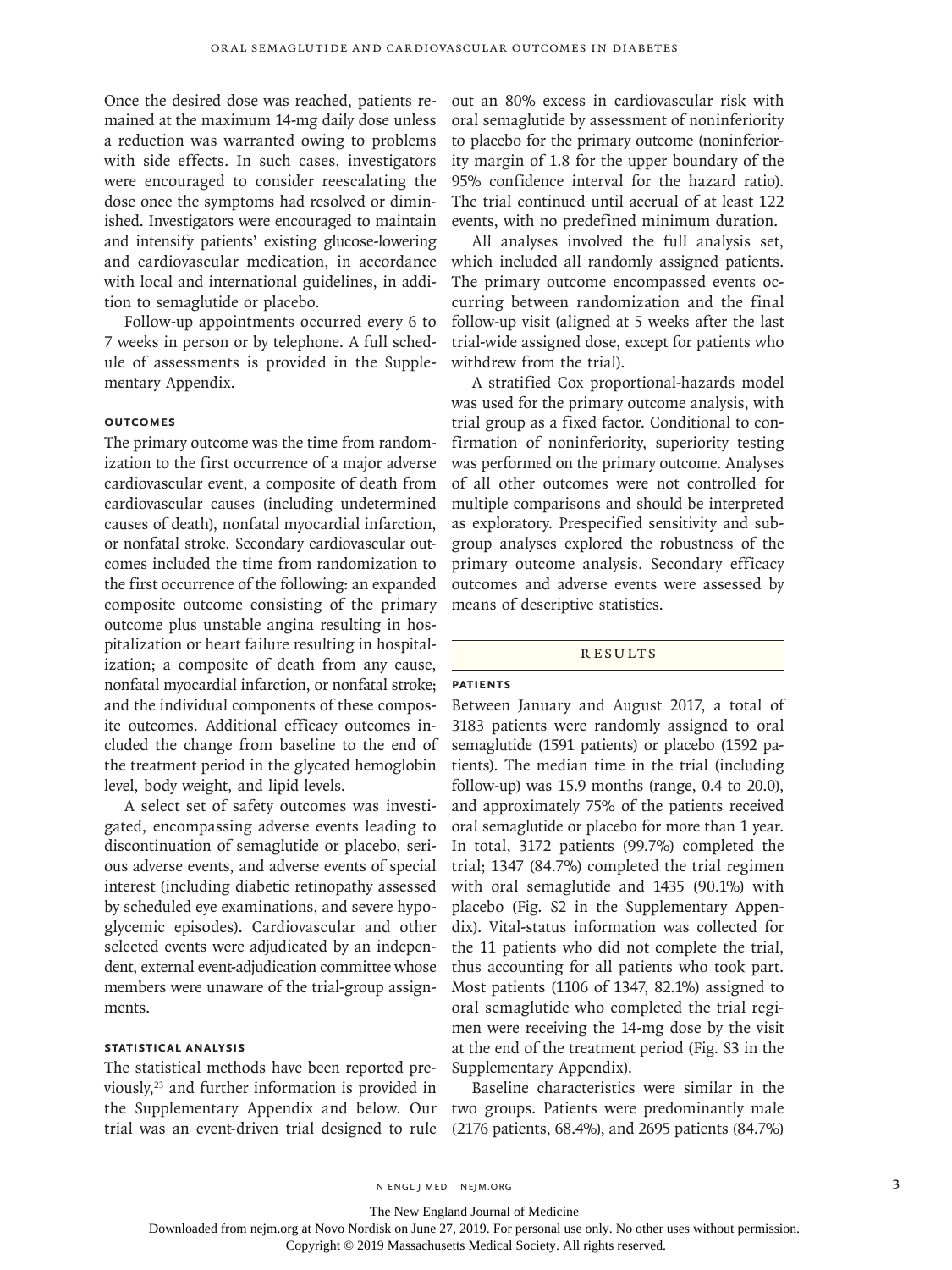| Table 1. Selected Baseline Demographic and Clinical Characteristics of the Patients.* |                                  |                         |                       |  |  |  |  |
|---------------------------------------------------------------------------------------|----------------------------------|-------------------------|-----------------------|--|--|--|--|
| Characteristic                                                                        | Oral Semaglutide<br>$(N = 1591)$ | Placebo<br>$(N = 1592)$ | Total<br>$(N = 3183)$ |  |  |  |  |
| $Age - yr$                                                                            | $66+7$                           | $66+7$                  | $66+7$                |  |  |  |  |
| Female sex - no. (%)                                                                  | 507 (31.9)                       | 500 (31.4)              | 1007 (31.6)           |  |  |  |  |
| Body weight - kg                                                                      | $91.0 + 21.4$                    | $90.8 + 21.0$           | $90.9 \pm 21.2$       |  |  |  |  |
| Body-mass index                                                                       | $32.3 + 6.6$                     | $32.3 \pm 6.4$          | $32.3 + 6.5$          |  |  |  |  |
| Type 2 diabetes                                                                       |                                  |                         |                       |  |  |  |  |
| Duration - yr                                                                         | $14.7 + 8.5$                     | $15.1 + 8.5$            | $14.9 + 8.5$          |  |  |  |  |
| Glycated hemoglobin - %                                                               | $8.2 \pm 1.6$                    | $8.2 \pm 1.6$           | $8.2 \pm 1.6$         |  |  |  |  |
| Glycated hemoglobin - mmol/mol                                                        | $66 + 17$                        | $66 \pm 18$             | $66 + 18$             |  |  |  |  |
| Cardiovascular risk stratum - no. (%)                                                 |                                  |                         |                       |  |  |  |  |
| Age ≥50 yr and established CVD or chronic kidney<br>disease                           | 1350 (84.9)                      | 1345 (84.5)             | 2695 (84.7)           |  |  |  |  |
| Age $\geq 60$ yr and cardiovascular risk factors only                                 | 241 (15.1)                       | 247 (15.5)              | 488 (15.3)            |  |  |  |  |
| Cardiovascular risk factors                                                           |                                  |                         |                       |  |  |  |  |
| Blood pressure - mm Hg                                                                |                                  |                         |                       |  |  |  |  |
| Systolic                                                                              | $135 \pm 18$                     | $136 + 18$              | $136 + 18$            |  |  |  |  |
| <b>Diastolic</b>                                                                      | $76 + 10$                        | $76 + 10$               | $76 + 10$             |  |  |  |  |
| LDL cholesterol                                                                       |                                  |                         |                       |  |  |  |  |
| Geometric mean - mg/dl                                                                | 77                               | 79                      | 78                    |  |  |  |  |
| Coefficient of variation - %                                                          | 44.9                             | 41.2                    | 43.1                  |  |  |  |  |
| Current smoker - no. (%)                                                              | 184(11.6)                        | 165(10.4)               | 349 (11.0)            |  |  |  |  |
| <b>Estimated GFR</b>                                                                  |                                  |                         |                       |  |  |  |  |
| Mean — ml/min/1.73 m <sup>2</sup>                                                     | $74 + 21$                        | $74 + 21$               | $74 + 21$             |  |  |  |  |
| Distribution - no. (%)                                                                |                                  |                         |                       |  |  |  |  |
| ≥90 ml/min/1.73 m <sup>2</sup>                                                        | 464 (29.2)                       | 455 (28.6)              | 919 (28.9)            |  |  |  |  |
| 60 to <90 ml/min/1.73 m <sup>2</sup>                                                  | 686 (43.1)                       | 703 (44.2)              | 1389 (43.6)           |  |  |  |  |
| 30 to <60 ml/min/1.73 m <sup>2</sup>                                                  | 418 (26.3)                       | 409 (25.7)              | 827 (26.0)            |  |  |  |  |
| $<$ 30 ml/min/1.73 m <sup>2</sup>                                                     | 16(1.0)                          | 13(0.8)                 | 29 (0.9)              |  |  |  |  |
| Missing data                                                                          | 7(0.4)                           | 12(0.8)                 | 19(0.6)               |  |  |  |  |

\* Plus–minus values are means ±SD. Percentages may not total 100 because of rounding. To convert the values for lowdensity lipoprotein (LDL) cholesterol to millimoles per liter, multiply by 0.02586. CVD denotes cardiovascular disease, and GFR glomerular filtration rate. Further summary baseline data are provided in Bain et al.<sup>23</sup>

were 50 years of age or older and had established cardiovascular disease or chronic kidney disease (Table 1, and Tables S1 and S2 in the Supplementary Appendix). At baseline, the mean (±SD) body weight was 90.9±21.2 kg, the mean bodymass index (the weight in kilograms divided by the square of the height in meters) 32.3±6.5, the mean glycated hemoglobin level 8.2±1.6% (66±18 mmol per mole), the mean age 66±7 years, and the mean duration of diabetes 14.9±8.5 years. The mean estimated GFR at baseline was 74±21 ml per minute per  $1.73 \text{ m}^2$ .

At baseline, most patients were taking metformin (2463 patients, 77.4%) or insulin (1930 patients, 60.6%); 1027 (32.3%) were taking sulfonylureas and 305 (9.6%) sodium–glucose cotransporter 2 (SGLT2) inhibitors (Table S3 in the Supplementary Appendix). In addition, 2988 patients (93.9%) were taking antihypertensive medication, 2712 (85.2%) lipid-lowering medication, and 2527 (79.4%) antiplatelet or antithrombotic medication (Table S3 in the Supplementary Appendix). During the trial, more patients initiated or intensified glucose-lowering therapy in the

4 n engl j med nejm.org nejm.org neighborhood in the negative media in the negative media in the negative media in the negative media in the negative media in the negative media in the negative media in the negative media

Downloaded from nejm.org at Novo Nordisk on June 27, 2019. For personal use only. No other uses without permission.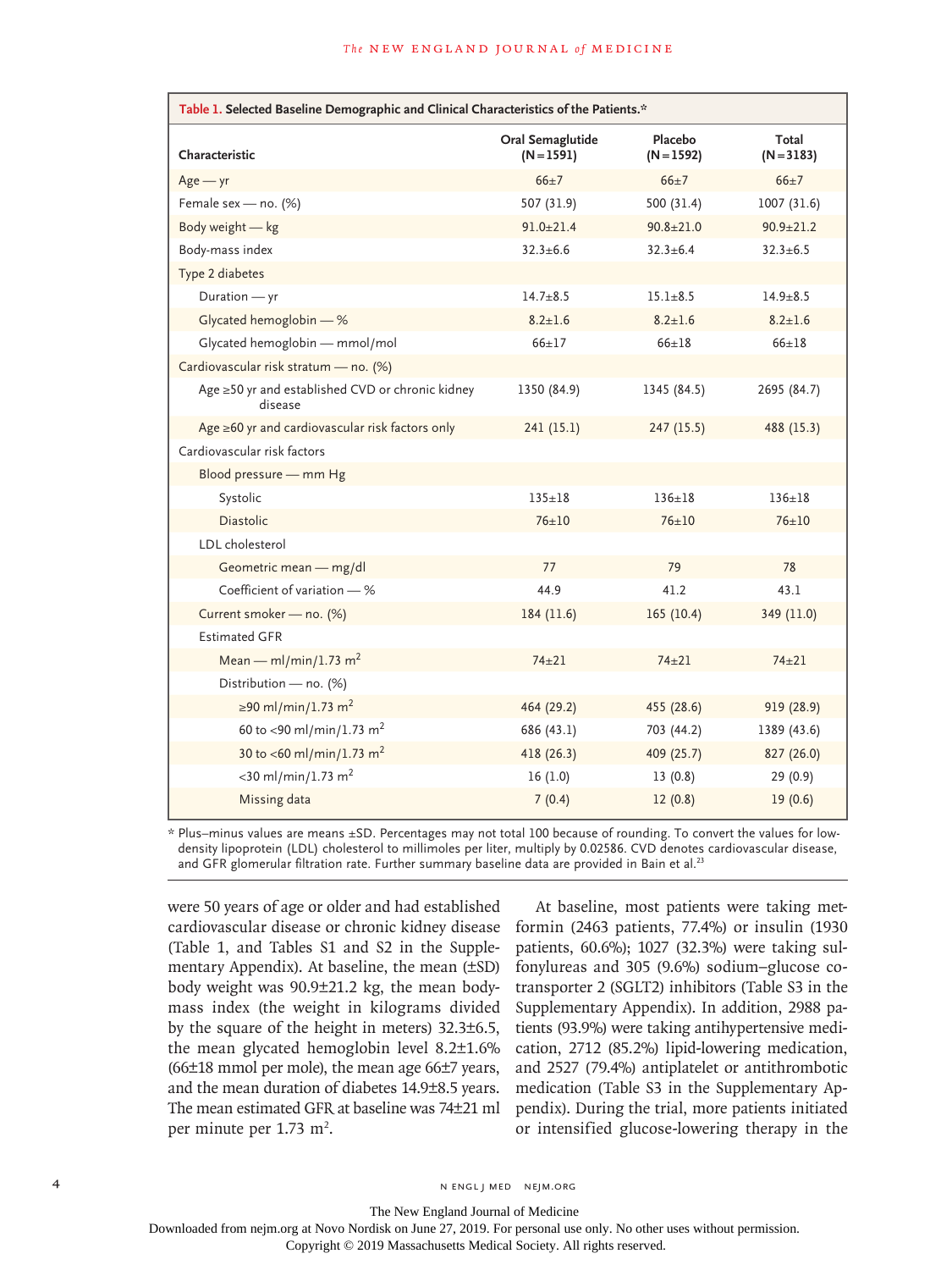placebo group than in the oral semaglutide group (Table S3 in the Supplementary Appendix), including greater use of SGLT2 inhibitors (111 patients [7.0%] vs. 50 [3.1%]).

# **Cardiovascular Outcomes**

The primary outcome occurred in 61 of 1591 patients (3.8%) receiving oral semaglutide and 76 of 1592 (4.8%) receiving placebo. Thus, noninferiority was confirmed for oral semaglutide as compared with placebo, both added to standard-of-care treatment, with a point estimate corresponding to a 21% difference in risk (hazard ratio, 0.79; 95% confidence interval [CI], 0.57 to 1.11; P<0.001 for noninferiority;  $P=0.17$ for superiority) (Fig. 1 and Table 2). Sensitivity analyses were consistent with the primary analysis (Fig. S4 in the Supplementary Appendix). The hazard ratio for the expanded outcome was similar to that for the primary outcome (with events in 83 of 1591 patients [5.2%] in the oral semaglutide group and 100 of 1592 [6.3%] in the placebo group; hazard ratio, 0.82; 95% CI, 0.61 to 1.10) (Table 2, and Fig. S5 in the Supplementary Appendix), as was the composite of death from any cause, nonfatal myocardial infarction, or nonfatal stroke (with events in 69 of 1591 patients [4.3%] and 89 of 1592 [5.6%], respectively; hazard ratio, 0.77; 95% CI, 0.56 to 1.05).

Among the individual components of the primary outcome, death from cardiovascular causes occurred in 15 of 1591 patients (0.9%) in the oral semaglutide group and 30 of 1592 (1.9%) in the placebo group (hazard ratio, 0.49; 95% CI, 0.27 to 0.92) (Fig. 1 and Table 2). First events of nonfatal myocardial infarction occurred in 37 of 1591 patients (2.3%) and 31 of 1592 (1.9%), respectively (hazard ratio, 1.18; 95% CI, 0.73 to 1.90). First events of nonfatal stroke occurred in 12 of 1591 patients (0.8%) and 16 of 1592 (1.0%), respectively (hazard ratio, 0.74; 95% CI, 0.35 to 1.57).

Death from any cause occurred in 23 of 1591 patients (1.4%) in the oral semaglutide group and 45 of 1592 (2.8%) in the placebo group (hazard ratio, 0.51; 95% CI, 0.31 to 0.84) (Table 2). First events of unstable angina resulting in hospitalization occurred in 11 of 1591 patients (0.7%) and 7 of 1592 (0.4%), respectively (hazard ratio, 1.56; 95% CI, 0.60 to 4.01). First events of heart failure resulting in hospitalization occurred in 21 of 1591 patients (1.3%) and 24 of 1592 (1.5%), respectively (hazard ratio, 0.86; 95% CI,

0.48 to 1.55). Results for the primary outcome were consistent within subgroups (Fig. S6 in the Supplementary Appendix).

# **Efficacy Outcomes**

Glycated hemoglobin levels decreased more in the oral semaglutide group than in the placebo group (mean change from baseline to end of trial, –1.0 vs. –0.3 percentage points), as did body weight (mean change from baseline to end of trial, –4.2 kg vs. –0.8 kg) (Fig. 2, and Fig. S7 in the Supplementary Appendix). Systolic blood pressure decreased more in the oral semaglutide group than in the placebo group (Table S4 in the Supplementary Appendix), and levels of lowdensity lipoprotein cholesterol and triglycerides were modestly lower in the oral semaglutide group (Fig. S8 in the Supplementary Appendix).

### **Adverse Events and Safety**

Serious adverse events occurred in 301 of 1591 patients (18.9%) in the oral semaglutide group and 358 of 1592 (22.5%) in the placebo group (Table 3). Serious adverse events were varied and involved several organ systems (Table S5 in the Supplementary Appendix).

More patients permanently discontinued oral semaglutide than placebo (184 of 1591 patients [11.6%] vs. 104 of 1592 [6.5%]) (Table 3, and Table S6 in the Supplementary Appendix). This difference was driven by gastrointestinal adverse events (in 108 of 1591 patients [6.8%] in the oral semaglutide group vs. in 26 of 1592 [1.6%] in the placebo group) (Table 3), primarily nausea (in 46 of 1591 patients [2.9%] vs. in 8 of 1592 [0.5%]), vomiting (in 24 of 1591 patients [1.5%] vs. in 4 of 1592 [0.3%]), and diarrhea (in 22 of 1591 patients [1.4%] vs. in 6 of 1592 [0.4%]), mostly nonserious. However, serious adverse events led to permanent discontinuation of oral semaglutide in 41 of 1591 patients (2.6%) and of placebo in 48 of 1592 patients (3.0%).

There were 68 deaths during the trial (in 23 of 1591 patients in the oral semaglutide group and in 45 of 1592 in the placebo group). The most frequent underlying causes of death were cardiovascular (in 10 of 23 deaths with oral semaglutide and in 23 of 45 deaths with placebo) (Table S7 in the Supplementary Appendix). There was no clustering of causes among deaths from noncardiovascular causes.

The percentage of patients with adverse events

The New England Journal of Medicine

Downloaded from nejm.org at Novo Nordisk on June 27, 2019. For personal use only. No other uses without permission.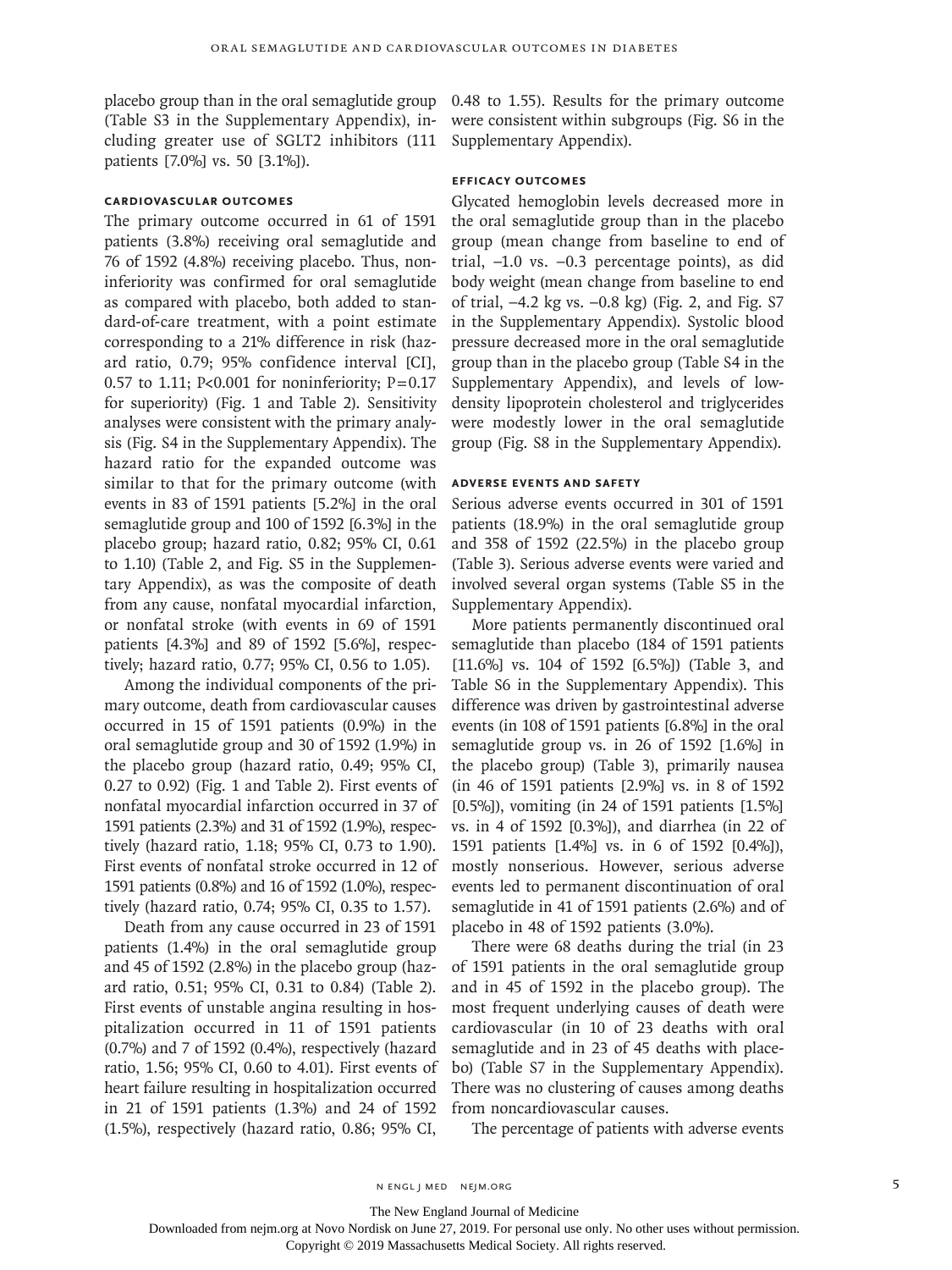

6 N ENGL J MED NEJM.ORG

The New England Journal of Medicine

Downloaded from nejm.org at Novo Nordisk on June 27, 2019. For personal use only. No other uses without permission.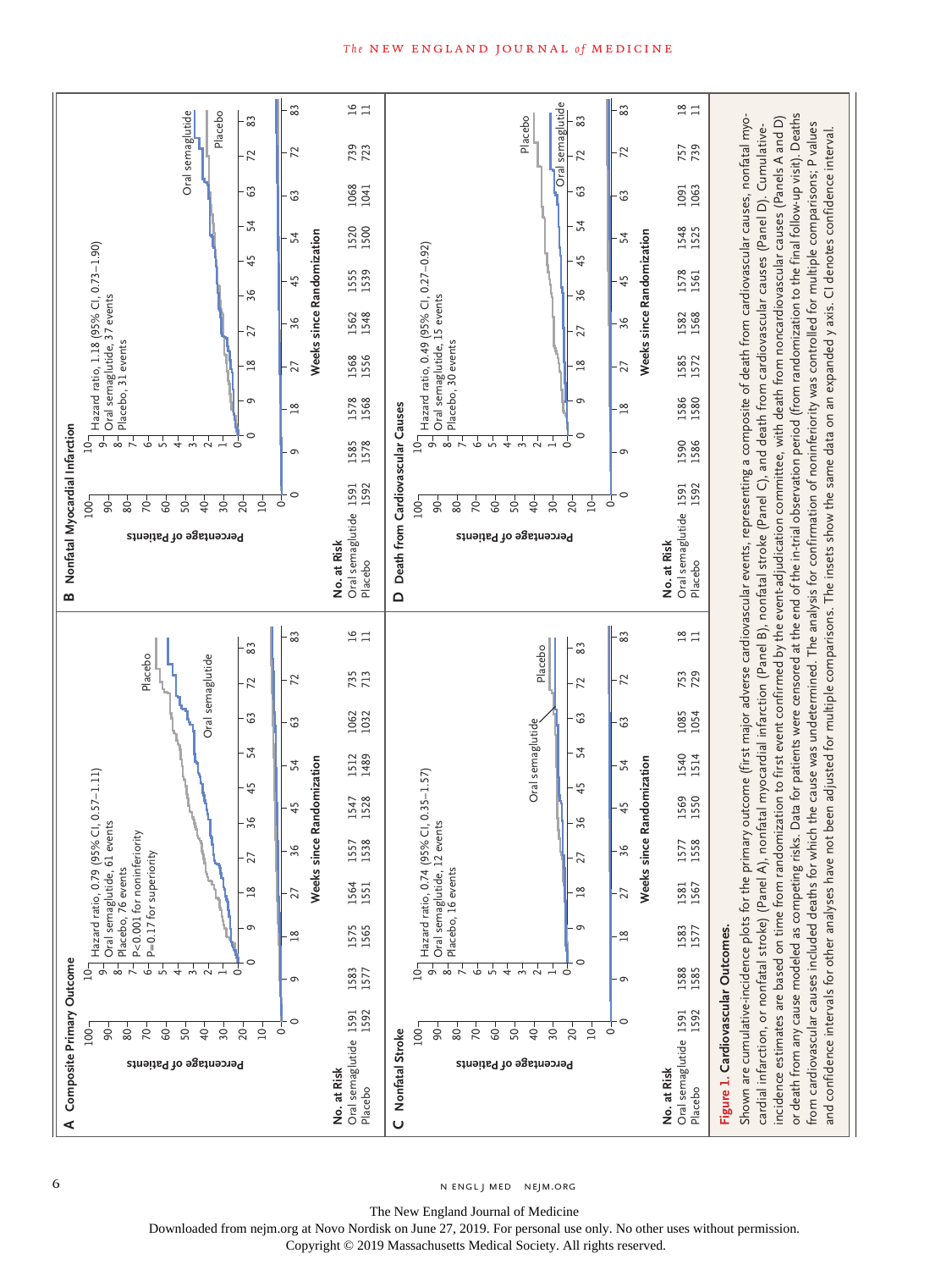| Table 2. Primary and Secondary Cardiovascular Outcomes.*                    |                               |                      |                      |                      |                                 |  |  |
|-----------------------------------------------------------------------------|-------------------------------|----------------------|----------------------|----------------------|---------------------------------|--|--|
| Outcome                                                                     | Oral Semaglutide $(N = 1591)$ |                      | Placebo $(N = 1592)$ |                      | <b>Hazard Ratio</b><br>(95% CI) |  |  |
|                                                                             | по. (%)                       | $no.$ /100 person-yr | по. (%)              | $no.$ /100 person-yr |                                 |  |  |
| Primary outcome <sup>+</sup>                                                | 61(3.8)                       | 2.9                  | 76 (4.8)             | 3.7                  | $0.79(0.57 - 1.11)$             |  |  |
| Expanded composite outcomess                                                | 83(5.2)                       | 4.0                  | 100(6.3)             | 4.9                  | $0.82$ (0.61-1.10)              |  |  |
| Death from any cause, nonfatal myocardial<br>infarction, or nonfatal stroke | 69(4.3)                       | 3.3                  | 89(5.6)              | 4.4                  | $0.77(0.56 - 1.05)$             |  |  |
| Death from any cause                                                        | 23(1.4)                       | 1.1                  | 45(2.8)              | 2.2                  | $0.51(0.31 - 0.84)$             |  |  |
| Death from cardiovascular causes                                            | 15(0.9)                       | 0.7                  | 30(1.9)              | 1.4                  | $0.49(0.27 - 0.92)$             |  |  |
| Nonfatal myocardial infarction                                              | 37(2.3)                       | 1.8                  | 31(1.9)              | 1.5                  | $1.18(0.73 - 1.90)$             |  |  |
| Nonfatal stroke                                                             | 12(0.8)                       | 0.6                  | 16(1.0)              | 0.8                  | $0.74(0.35 - 1.57)$             |  |  |
| Unstable angina resulting in hospitalization                                | 11(0.7)                       | 0.5                  | 7(0.4)               | 0.3                  | $1.56(0.60-4.01)$               |  |  |
| Heart failure resulting in hospitalization                                  | 21(1.3)                       | 1.0                  | 24(1.5)              | 1.2                  | $0.86(0.48 - 1.55)$             |  |  |

\* Outcomes are first events that were positively adjudicated by the external adjudication committee. Data are for the full analysis set during the in-trial observation period (from randomization to the final follow-up visit). Deaths from cardiovascular causes included deaths for which the cause was undetermined. CI denotes confidence interval.

† The primary outcome was a composite of death from cardiovascular causes, nonfatal myocardial infarction, or nonfatal stroke.

‡ P<0.001 for noninferiority, P=0.17 for superiority. The primary outcome analysis was controlled for multiple comparisons. Confidence intervals for other analyses have not been adjusted for multiple comparisons.

§ The expanded composite outcome consisted of death from cardiovascular causes, nonfatal myocardial infarction, nonfatal stroke, unstable angina resulting in hospitalization, or heart failure resulting in hospitalization.

related to diabetic retinopathy during the trial (identified through a search of terms in the *Medical Dictionary for Regulatory Activities*, version 20.1) was 7.1% (113 of 1591 patients) with oral semaglutide and 6.3% (101 of 1592) with placebo (Table S8 in the Supplementary Appendix). Most cases were nonproliferative and were identified during routine examinations (111 of 120 cases [92.5%] with oral semaglutide and 94 of 110 [85.5%] with placebo); 174 of 230 cases (75.7%) resulted in no new treatment. In the placebo group, one serious retinopathy event and one event leading to discontinuation of placebo were reported.

Despite improved glycemic control with oral semaglutide, the percentage of patients with severe hypoglycemia was 1.4% (23 of 1591 patients), as compared with 0.8% (13 of 1592) with placebo. All severe hypoglycemic events occurred in patients receiving concomitant insulin or sulfonylureas at the time of the event.

No unexpected adverse events were reported, and there were no apparent imbalances in adjudicated adverse events between the two groups (Table 3, and Table S9 in the Supplementary Appendix). There was one confirmed case of acute pancreatitis with oral semaglutide and three cases with placebo. Malignant neoplasms were confirmed in 41 of 1591 patients (2.6%) in the oral semaglutide group and 48 of 1592 (3.0%) in the placebo group; in the oral semaglutide group, there was no evidence of clustering in any organ system. There was one case of medullary thyroid cancer in a patient receiving oral semaglutide who had preexisting thyroid nodules and an elevated calcitonin level at baseline.

The mean pulse rate was increased by 4 beats per minute with oral semaglutide and unchanged with placebo (Table S4 in the Supplementary Appendix). There were no clinically relevant changes in biochemical and hematologic variables.

# Discussion

This cardiovascular outcomes trial met its primary objective of ruling out an 80% excess cardiovascular risk with oral semaglutide, confirming noninferiority to placebo for the primary outcome (hazard ratio, 0.79; 95% CI, 0.57 to 1.11). This finding is consistent with those of other published cardiovascular outcomes trials of GLP-1 receptor agonists, all of which confirmed the absence of excess cardiovascular risk.12-16

Significant benefits with respect to the pri-

The New England Journal of Medicine

Downloaded from nejm.org at Novo Nordisk on June 27, 2019. For personal use only. No other uses without permission.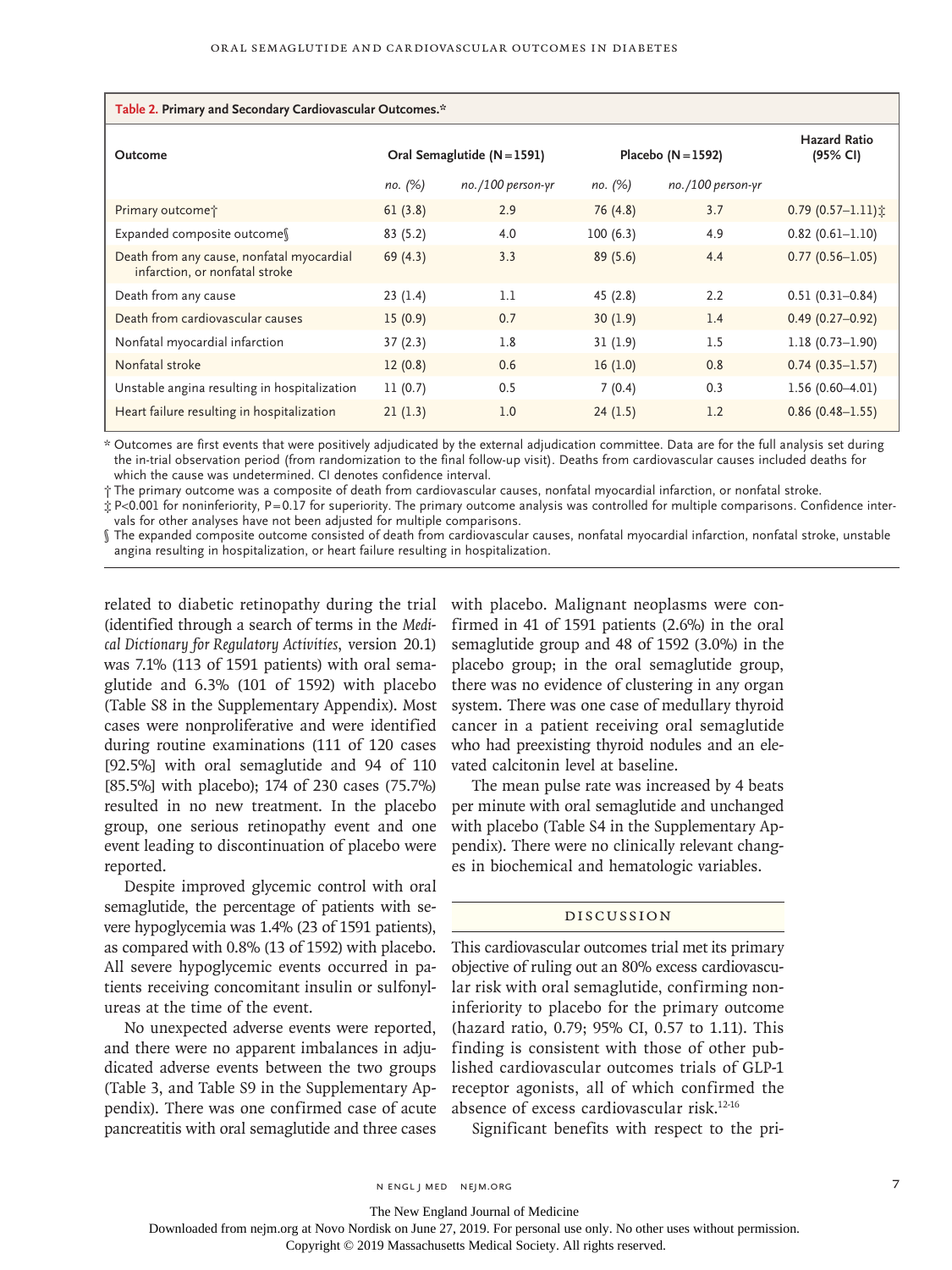

#### **Figure 2. Efficacy Outcomes (In-Trial Observation Period).**

The curves show the observed change from baseline in the glycated hemoglobin level (Panel A) and body weight (Panel B). Data are for the full analysis set during the in-trial observation period, which was from randomization to the last visit (end of treatment). The end of treatment occurred when the required number of first major adverse cardiovascular events was exceeded. The individual patients' in-trial observation period ranged from 2 to 87 weeks,

mary outcome were observed in three cardiovascular outcomes trials of GLP-1 receptor agonists (liraglutide in the Liraglutide Effect and Action in Diabetes: Evaluation of Cardiovascular Outcome Results [LEADER] trial,<sup>14</sup> albiglutide in the Harmony Outcomes trial,<sup>15</sup> and subcutaneous semaglutide in SUSTAIN-6<sup>16</sup>) as well as for dula-

glutide in the Researching Cardiovascular Events were observed in our trial (in 137 of 3183 patients) with a Weekly Incretin in Diabetes (REWIND) trial.17 The SUSTAIN-6 and LEADER trials were prespecified to be of longer duration than the current trial,<sup>14,16</sup> and the Harmony Outcomes trial was designed to randomly assign approximately three times as many patients as were enrolled in our trial.<sup>15</sup> Consequently, fewer events

8 N ENGL J MED NEJM.ORG

The New England Journal of Medicine Downloaded from nejm.org at Novo Nordisk on June 27, 2019. For personal use only. No other uses without permission.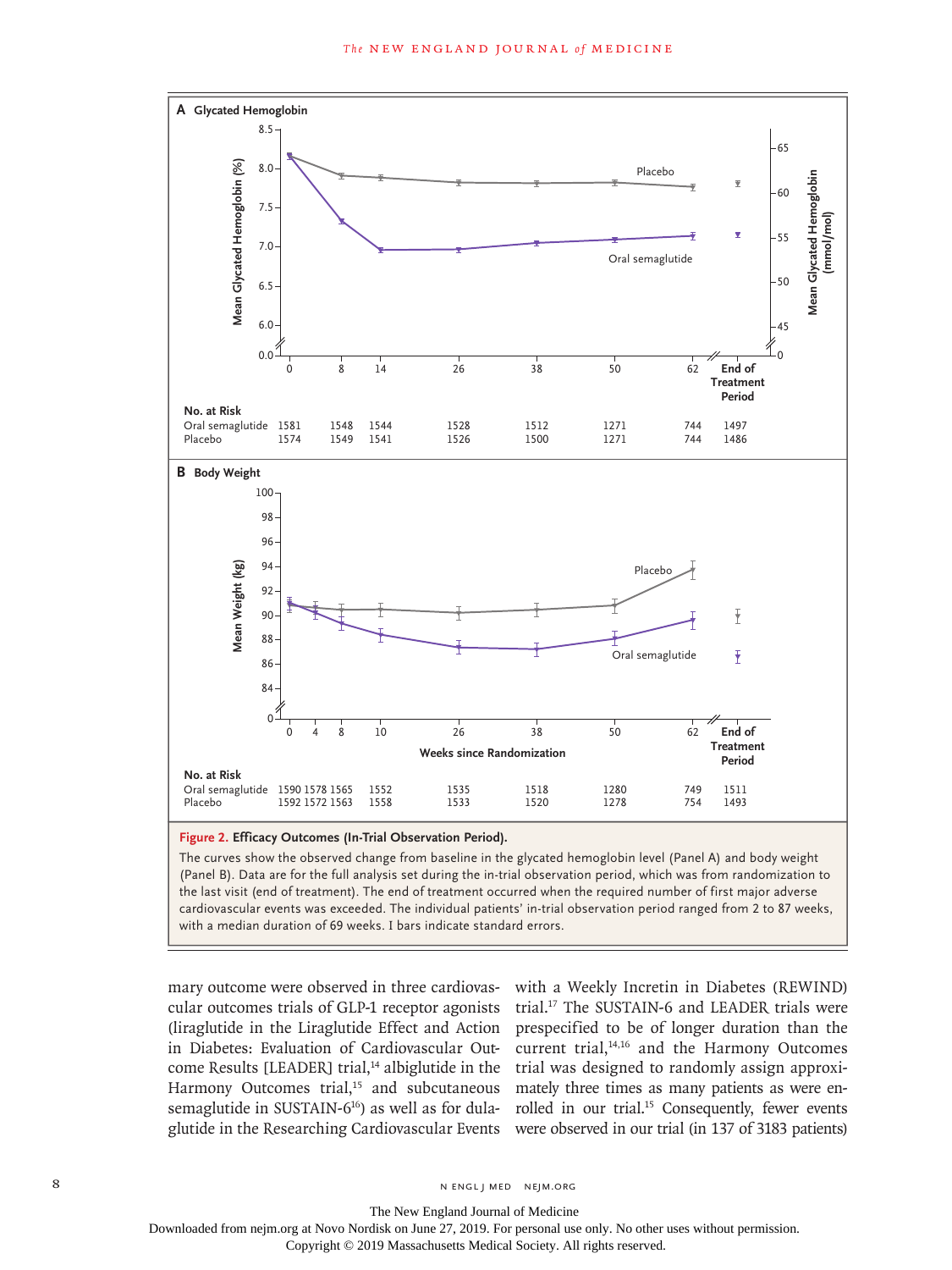| Table 3. Adverse Events (during the Treatment Period unless Specified).*             |                                  |                         |  |  |  |
|--------------------------------------------------------------------------------------|----------------------------------|-------------------------|--|--|--|
| Event                                                                                | Oral Semaglutide<br>$(N = 1591)$ | Placebo<br>$(N = 1592)$ |  |  |  |
|                                                                                      | number of patients (percent)     |                         |  |  |  |
| Adverse event leading to permanent discontinuation of oral semaglutide<br>or placebo | 184(11.6)                        | 104(6.5)                |  |  |  |
| According to system organ class +                                                    |                                  |                         |  |  |  |
| Gastrointestinal disorders                                                           | 108(6.8)                         | 26(1.6)                 |  |  |  |
| Metabolism and nutrition disorders                                                   | 19(1.2)                          | 7(0.4)                  |  |  |  |
| Nervous system disorders                                                             | 17(1.1)                          | 13(0.8)                 |  |  |  |
| Serious adverse event                                                                | 301 (18.9)                       | 358 (22.5)              |  |  |  |
| Leading to permanent discontinuation of oral semaglutide or placebo                  | 41(2.6)                          | 48 (3.0)                |  |  |  |
| Adverse events of special interest                                                   |                                  |                         |  |  |  |
| Acute kidney injury:                                                                 | 32(2.0)                          | 37(2.3)                 |  |  |  |
| Acute pancreatitis:                                                                  | 1(0.1)                           | 3(0.2)                  |  |  |  |
| Retinopathy or related complications                                                 | 113(7.1)                         | 101(6.3)                |  |  |  |
| Severe hypoglycemia                                                                  | 23(1.4)                          | 13(0.8)                 |  |  |  |
| Malignant neoplasms:                                                                 | 41(2.6)                          | 48 (3.0)                |  |  |  |

\* Adverse events were summarized descriptively for both the treatment period (from the date of the first dose to the date of the last dose plus 38 days or the final follow-up visit [whichever occurred first]) and the in-trial observation period (from randomization to the final follow-up visit). Further adverse events of special interest are shown in Table S9 in the Supplementary Appendix.

† Shown are events with an incidence of at least 1% in either trial group.

‡ These events were confirmed by the event-adjudication committee.

§ These events were identified through a search of terms in the *Medical Dictionary for Regulatory Activities*, version 20.1. ¶ Data are for the in-trial observation period.

‖ Malignant thyroid neoplasms were excluded. Such neoplasms occurred in two patients receiving oral semaglutide: one patient had medullary thyroid cancer and one had a recurrence of a previous thyroid cancer.

trial (in 1302 of  $9340$ ),<sup>14</sup> or the Harmony Outcomes trial (in 766 of 9463).<sup>15</sup> However, the hazard ratios were similar in the present trial and SUSTAIN- $6<sub>16</sub>$  which may suggest that the cardiovascular effect of semaglutide is independent of the route of administration.

Generally, the results were consistent across the components of the primary outcome and the other cardiovascular outcomes (e.g., hospitalization for heart failure). Thus, oral semaglutide has a cardiovascular safety profile similar to that of the subcutaneous form, as shown in SUSTAIN-6.16

No treatment interactions were evident in subgroup analyses, including in patients with established cardiovascular disease or chronic kidney disease as compared with those with cardiovascular risk factors only. These data should be interpreted with caution owing to low patient numbers and wide confidence intervals.

than in SUSTAIN-6 (in 254 of 3297),<sup>16</sup> the LEADER SGLT2 inhibitor after randomization in the placebo group than in the oral semaglutide group. These drugs have been shown to reduce cardiovascular risk, $24-26$  which could have potentially affected the treatment difference for the primary outcome. However, few patients initiated SGLT2 inhibitors in the current trial (and they used these drugs over a shorter duration than in trials showing the aforementioned reduction in cardiovascular risk), which makes an influence on the primary outcome unlikely in our view.

More patients received treatment with an receiving additional glucose-lowering medications. Oral semaglutide reduced glycated hemoglobin levels and body weight in the present trial, which is consistent with the phase 3a efficacy and safety trial PIONEER 327 and with data for subcutaneous semaglutide in SUSTAIN-6.16 In our trial, oral semaglutide was associated with glycemic benefits despite instructions to intensify glucose-lowering therapy in all patients as needed and despite more patients in the placebo group

n engl j med nejm.org 9

The New England Journal of Medicine

Downloaded from nejm.org at Novo Nordisk on June 27, 2019. For personal use only. No other uses without permission.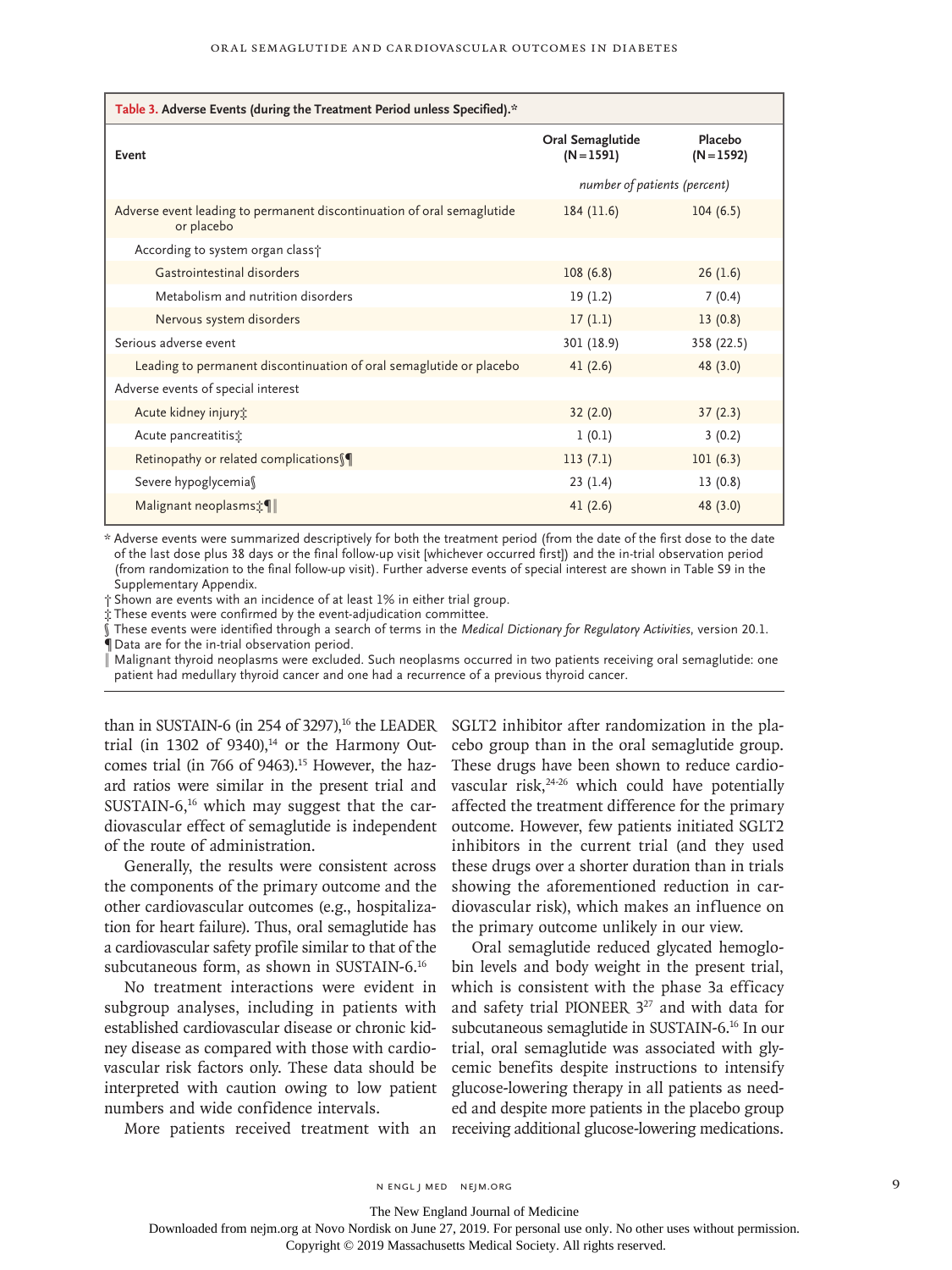No unexpected adverse events were identified with oral semaglutide. More patients permanently discontinued oral semaglutide than placebo, mostly due to gastrointestinal events, as observed with all GLP-1 receptor agonists (including subcutaneous semaglutide). Fewer serious adverse events and deaths occurred in the oral semaglutide group than in the placebo group. The difference between the two groups in the number of deaths was largely accounted for by deaths from cardiovascular causes (10 of 23 deaths in the oral semaglutide group vs. 23 of 45 in the placebo group), although there were also more deaths from noncardiovascular causes in the placebo group (8 of 23 deaths vs. 15 of 45).

In SUSTAIN-6, subcutaneous semaglutide was associated with a higher risk of diabetic retinopathy complications than placebo.16 Most events occurred early in that trial, possibly attributable to the magnitude and rapidity of the reduction in glycated hemoglobin levels in patients with preexisting diabetic retinopathy.<sup>28</sup> Given that result, patients with proliferative retinopathy or maculopathy resulting in active treatment were excluded from our trial. We observed no apparent imbalance between the trial groups in adverseevent reporting of diabetic retinopathy; almost all cases were nonproliferative and did not result in additional treatment during the trial. A longterm trial to investigate the effects of semaglutide on the development and progression of diabetic retinopathy is ongoing (ClinicalTrials.gov number, NCT03811561).

Our event-driven, double-blind trial was powered to investigate whether there was an excess cardiovascular risk with oral semaglutide. A high completion rate (99.7%), a high percentage of patients who continued to receive oral semaglutide (>80%), and full vital status known at trial end for all randomly assigned patients indicate high validity for the conduct of the trial and the results.

In conclusion, the present trial showed noninferiority of oral semaglutide to placebo (hazard ratio, 0.79; 95% CI, 0.57 to 1.11), ruling out an 80% excess cardiovascular risk. Gastrointestinal adverse events were the major reason for discontinuation of oral semaglutide.

#### Supported by Novo Nordisk.

Disclosure forms provided by the authors are available with the full text of this article at NEJM.org.

A data sharing statement provided by the authors is available with the full text of this article at NEJM.org.

We thank the patients who took part in this trial, the investigators, all trial-site staff, and all Novo Nordisk employees involved in the trial, as well as Stephen Purver and Graham Allcock of Spirit Medical Communications Group for medical writing and editorial assistance (funded by Novo Nordisk) with an earlier version of the manuscript and Solomon Nuhoho of Novo Nordisk for reviewing a draft. Emisphere is acknowledged for providing a license to the Eligen Technology, the sodium N-(8-[2-hydroxybenzoyl] amino) caprylate (SNAC) component of oral semaglutide.

### **Appendix**

From the Peter Munk Cardiac Centre, University Health Network, Department of Medicine and the Heart and Stroke Richard Lewar Centre, University of Toronto, Toronto General Hospital Research Institute, and the Ted Rogers Centre for Heart Research, Toronto (M.H.), and the C-endo Diabetes and Endocrinology Clinic, Calgary, AB (S.D.P.) — all in Canada; Medical Clinic III, Universitätsklinikum Carl Gustav Carus, Technische Universität Dresden, and the Paul Langerhans Institute Dresden of Helmholtz Zentrum München at Technische Universität Dresden, German Center for Diabetes Research, Dresden, Germany (A.L.B.); the Division of Diabetes and Nutritional Sciences, Rayne Institute, King's College London, London (A.L.B.), and the Diabetes Research Unit Cymru, Swansea University Medical School, Swansea (S.C.B.) — both in the United Kingdom; Novo Nordisk, Søborg, Denmark (M.D., O.K.J., M.T.); the Division of Endocrinology, Diabetes, and Metabolism, Ohio State University, Columbus (K.D.); Centro de Pesquisas Clínicas/Diagnosticos da America Clinical Research Center, São Paulo (F.G.E., D.R.F.); the Departments of Internal Medicine and Population and Data Sciences, University of Texas Southwestern Medical Center, Dallas (I.L.); the Diabetes Unit, Division of Internal Medicine, Hadassah Hebrew University Hospital, Jerusalem (O.M.); the Department of Internal Medicine, Radboud University Medical Center, Nijmegen, the Netherlands (C.J.T); Clinical Metabolic Physiology, Steno Diabetes Center Copenhagen, University of Copenhagen, Gentofte, Denmark (T.V.); and Physicians East, Greenville, NC (M.L.W.).

#### **References**

**1.** American Diabetes Association. Cardiovascular disease and risk management: Standards of Medical Care in Diabetes — 2019. Diabetes Care 2019;42: Suppl 1:S103-S123.

**2.** Diabetes mellitus — evaluating cardiovascular risk in new antidiabetic therapies to treat type 2 diabetes. Rockville, MD: Food and Drug Administration, December 2008 (https://www.fda.gov/downloads/ Drugs/Guidances/ucm071627.pdf).

**3.** Guideline on clinical investigation of medicinal products in the treatment or prevention of diabetes mellitus. London: Clinical Medicines Agency, May 14, 2012 (http://www.ema.europa.eu/docs/en\_GB/ document\_library/Scientific\_guideline/ 2012/06/WC500129256.pdf).

**4.** Aroda VR, Ahmann A, Cariou B, et al. Comparative efficacy, safety, and cardiovascular outcomes with once-weekly subtype 2 diabetes: Insights from the SUSTAIN 1-7 trials. Diabetes Metab 2019 January 4 (Epub ahead of print).

**5.** Ahmann AJ, Capehorn M, Charpentier G, et al. Efficacy and safety of once-weekly semaglutide versus exenatide ER in subjects with type 2 diabetes (SUSTAIN 3): a 56-week, open-label, randomized clinical trial. Diabetes Care 2018;41:258-66.

cutaneous semaglutide in the treatment of et al. Efficacy and safety of once-weekly **6.** Ahrén B, Masmiquel L, Kumar H,

The New England Journal of Medicine

Downloaded from nejm.org at Novo Nordisk on June 27, 2019. For personal use only. No other uses without permission.